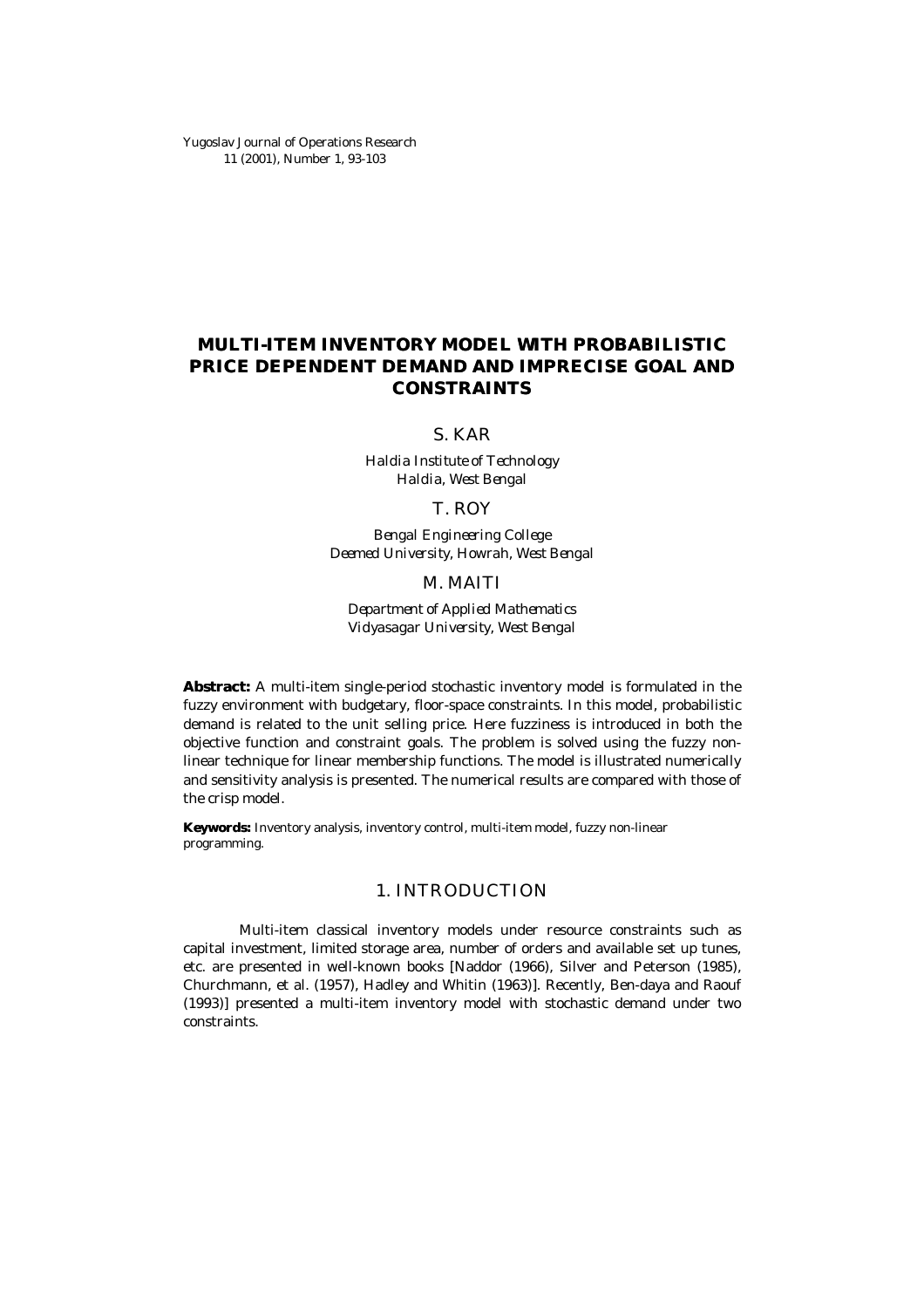While modelling an inventory problem, it is assumed that constraints, objectives, etc. are defined with certainty. However, in real life, constraints like total capital investment, storage area, objective goal, etc. are not exactly known, i.e. somewhat vague in nature. In this situation, fuzzy set theory can be used in the formulation of inventory models. Inventory models are developed in a fuzzy environment expressing the goals and parameters by fuzzy functions and/or fuzzy numbers and thus inventory problems are reduced to fuzzy decision making problems which are solved by different fuzzy programming methods.

Bellman and Zadeh (1970) first introduced fuzzy set theory in decision making processes. Later, Tanaka, et al. (1974) applied the concepts of fuzzy set decision problems by considering the objectives as fuzzy goals over the *a*-cuts of a fuzzy constraint set and Zimmermann (1976) showed that classical algorithms can be used to solve multi-objective fuzzy linear programming problems. Fuzzy mathematical programming has been applied to several fields, for instance, project networking, reliability optimization, transportation problems, media selection for advertising, air pollution regulation, etc. (Ref. Lai and Hwang [1992, 1994]). However, it has not been much used in inventory models. Sommer (1981) applied fuzzy dynamic programming to an inventory and production scheduling problem. Kacprzyk and Staniewski (1982) considered a fuzzy inventory problem in which, instead of minimizing the total average cost, they reduced it to a multi-stage fuzzy decision making problem and solved by a branch and bound algorithm. Park (1987) examined the EOQ formula in the fuzzy set theory perspective associating the fuzziness with cost data. Recently, Roy and Maiti (1995) solved the classical EOQ model in a fuzzy environment with a fuzzy goal, fuzzy inventory cost and storage area by a fuzzy non-linear programming method using different types of membership functions for inventory parameters. They (1997) also examined the fuzzy EOQ model with demand-dependent unit price and imprecise storage area using a fuzzy non-linear programming method.

In most of the probabilistic inventory models, the demand distribution is assumed to be independent of selling price. However, in practice the demand distribution is a function of selling price. Here we consider a multi-item inventory model with stochastic price-dependent demand whose probability distribution depends on selling price as a parameter.

In some real life problems, some uncertain parameters are imprecise in nature due to their flexibility in marketing situations and some others may be randomised by their past observational data. So in an inventory system, mixed environment is an important area in which some parameters of the objective function and/or constraints are random, some others are imprecise and the rest are crisp. The basic idea used in solving a stochastic or fuzzy or fuzzy stochastic programming problem is to convert the specific problem into an equivalent deterministic/crisp problem which is then solved by different programming methods.

In this paper, we consider a multi-item inventory model with stochastic pricedependent demand whose probability distribution depends on selling price as a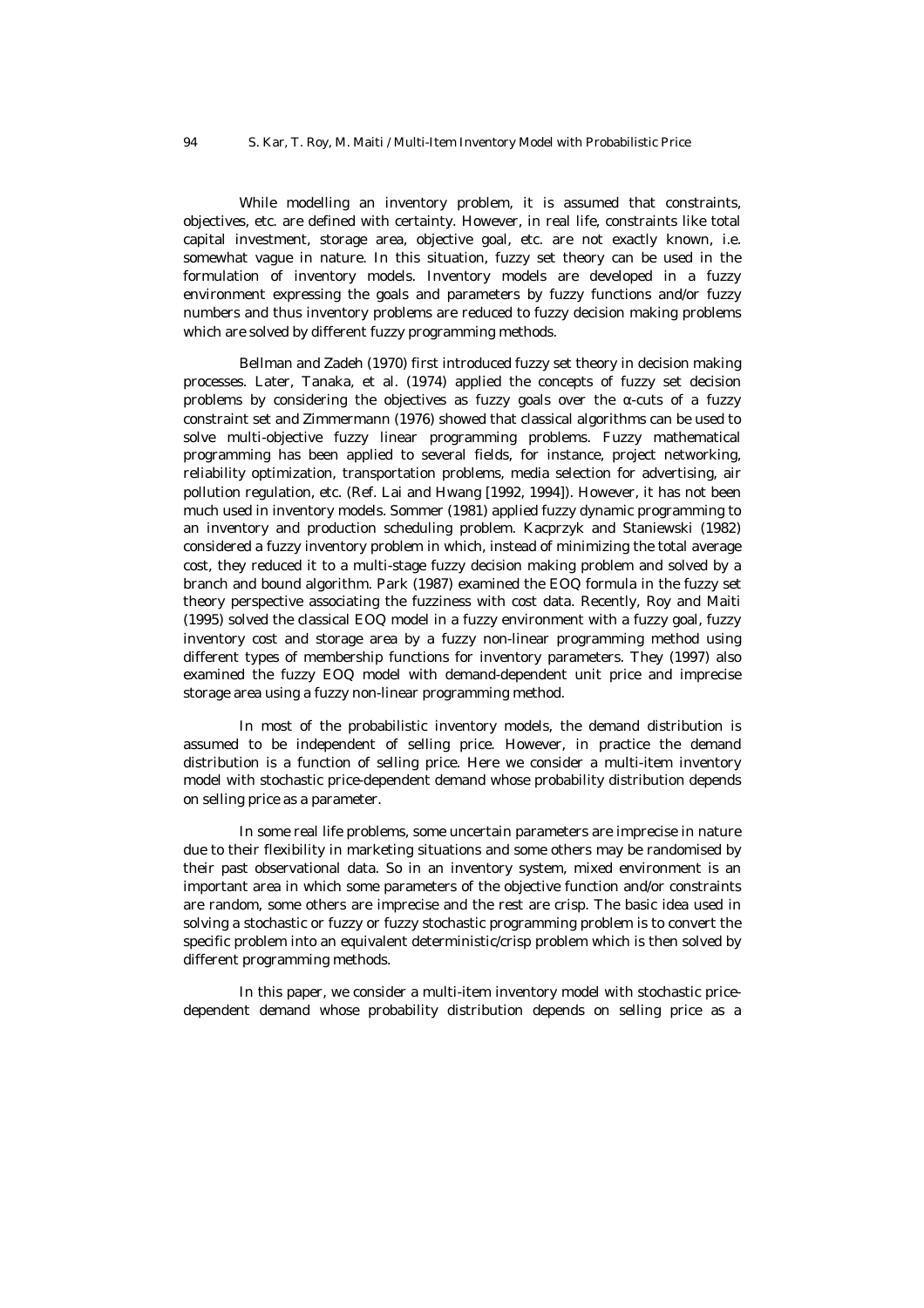parameter. Here, expected profit rate, available storage area and total budget are imprecise, i.e. fuzzy in nature. They may take values within a specified interval. So we formulate a multi-item fuzzy stochastic inventory model with probabilistic price, dependent demand under imprecise profit goal, storage space and budget constraints and solve it using probability distribution and a fuzzy non-linear programming technique. The model is illustrated with a numerical example and a sensitivity analysis is presented with variation in tolerance limits for storage area, budget and expected profit goal.

#### 2. MATHEMATICAL MODEL

Let n products stocked up to satisfy random external demand during a single period. For each item, an order quantity  $Q_i$ ,  $(i = 1, 2, ..., n)$  can be made for delivery prior to the beginning of the period. No subsequent orders can be made during the period. Unsatisfied demand results in a penalty cost representing lost sales or loss of goodwill. Excess demand is disposed of at a lower price.

The following notations are used:

- $n =$  number of items.
- $W =$  floor-space or shelf-space available.
- $B =$  budget available for replenishment.

For item  $i(i = 1, 2, \ldots, n)$ , let

- (i)  $Q_i$  = order quantity.
- $(ii)$ = purchase cost per unit item. Here  $C_i$  is a function of purchase quantity Q<sub>i</sub> , which satisfies the condition *d*C<sub>i</sub>(Q<sub>i</sub>)/*d*Q<sub>i</sub> ≤0. This cost function includes the standard constant cost and discount cost.  $C_i(Q_i)$  is assumed to have the form  $C_i(Q_i) = C_{1i} - C_{2i}Q_i$  (i = 1,2,..., n) with  $C_{1i}$  and  $C_{2i}$  as constant and  $C_{2i}$  is compared to  $C_{1i}$  such that  $C_i(Q_i) > 0$  for all  $Q_i$  and  $dC_i(Q_i)/dQ_i = -C_{2i} < 0$  for all  $Q_i$ .
- $(iii)$  $h_i =$  inventory holding cost per unit item.
- (iv)  $\mathbf{p}_i$  = shortage cost, i.e. penalty cost for unsatisfied demand.
- $(v)$  $s_i$  = salvage value per unit.
- $(vi)$  $p_i$  = selling price per unit which is determined by a variable markup rate  $\boldsymbol{q}_\mathrm{i}$  over the purchasing price C<sub>i</sub> i.e.  $\mathsf{p}_\mathrm{i} = \boldsymbol{q}_\mathrm{i} \mathsf{C}_\mathrm{i}$ ,  $\boldsymbol{q}_\mathrm{i} >$ 1.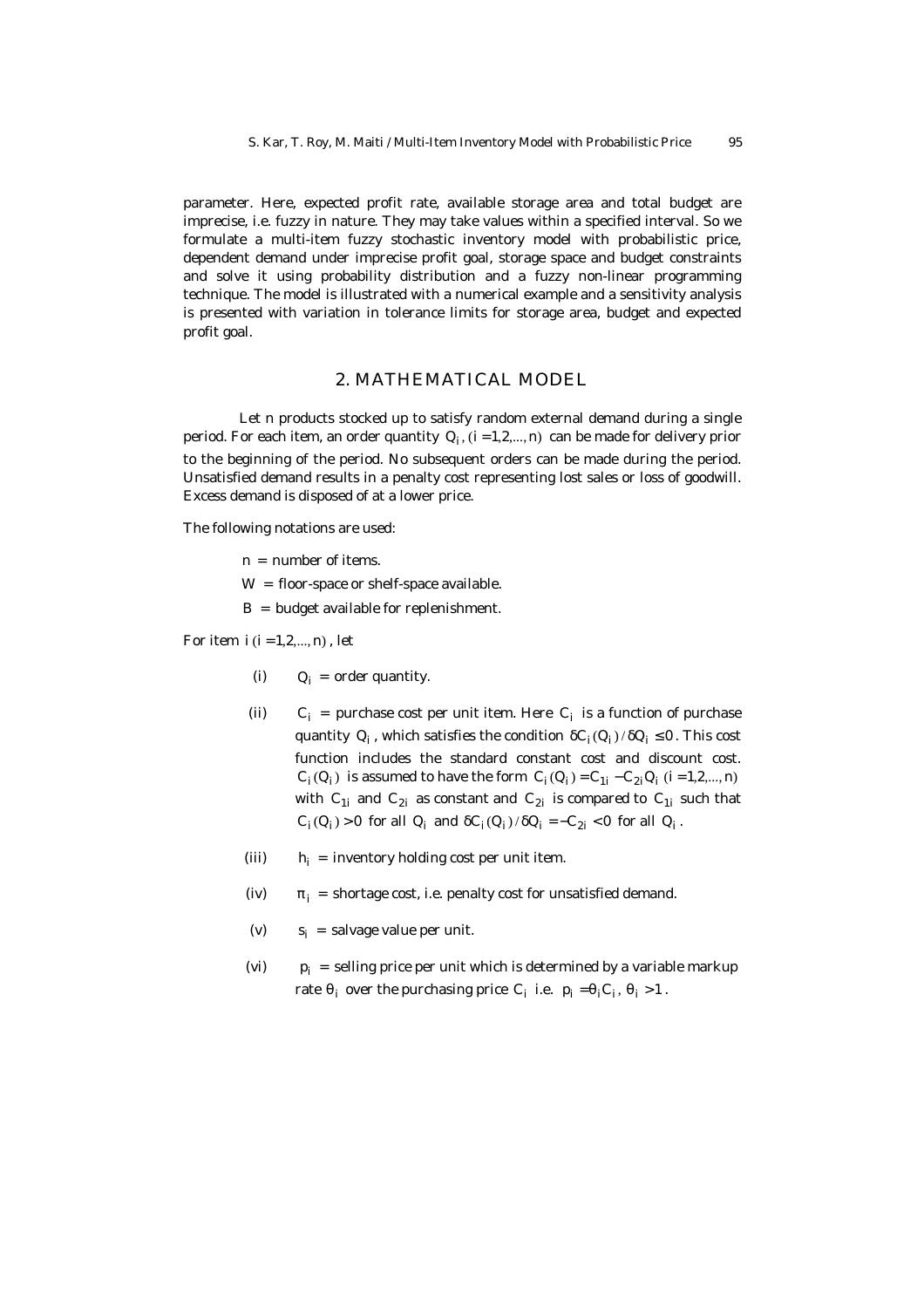The probability distribution of demand may be uniform, normal, exponential, gamma, etc. according to past observed data. In this paper, we assume that the demand for the i-th item is a random gamma  $(a_{\mathsf{i}}, \mathsf{p}_{\mathsf{i}} \, / \, \mathsf{k}_{\mathsf{i}})$  variable with probability density function  $f_i(x)$  given by:

i.e. 
$$
f_i(x) = \begin{cases} \frac{x^{(a_i-1)}}{\Gamma(a_i)} e^{-\frac{xp_i}{k_i}}, & \text{for } 0 < x < \infty \\ 0, & \text{otherwise} \end{cases}
$$

If  $TEP(Q)$  is the total expected profit obtained from the policy  $Q$ , where  $Q$  is an n-dimensional vector with components as the decision variables  $Q_i$  (i=1,2,...,n), then

 $TEP(Q) =$  (revenue from sale + salvage value) - (item cost + inventory carrying cost + shortage cost).

The expression for TEP(Q) is given in the Appendix.

The problem of finding the optimal policy  $Q = (Q_1, Q_2, ..., Q_n)$  subject to the restrictions on available space and budget can be stated as follows:

$$
\max \mathsf{TEP}(\mathsf{Q}) \tag{1}
$$

subject to

$$
\sum_{i=1}^{n} w_i O_i \le W,
$$
\n
$$
\sum_{i=1}^{n} C_i O_i \le B,
$$
\n
$$
O_i \ge 0, i = 1, 2, ..., n.
$$

When the above expected profit goal, storage area and budget constraint goals become fuzzy, the said crisp model is transformed to

## $m\tilde{a}x \, \text{TEP}(\text{Q})$  (2)

subject to

$$
\sum_{i=1}^{n} w_i O_i \leq \widetilde{W},
$$
  

$$
\sum_{i=1}^{n} C_i O_i \leq \widetilde{B},
$$
  

$$
Q_i \geq 0, i = 1, 2, ..., n.
$$

(A wavy bar (~) represents fuzzification of the parameters.)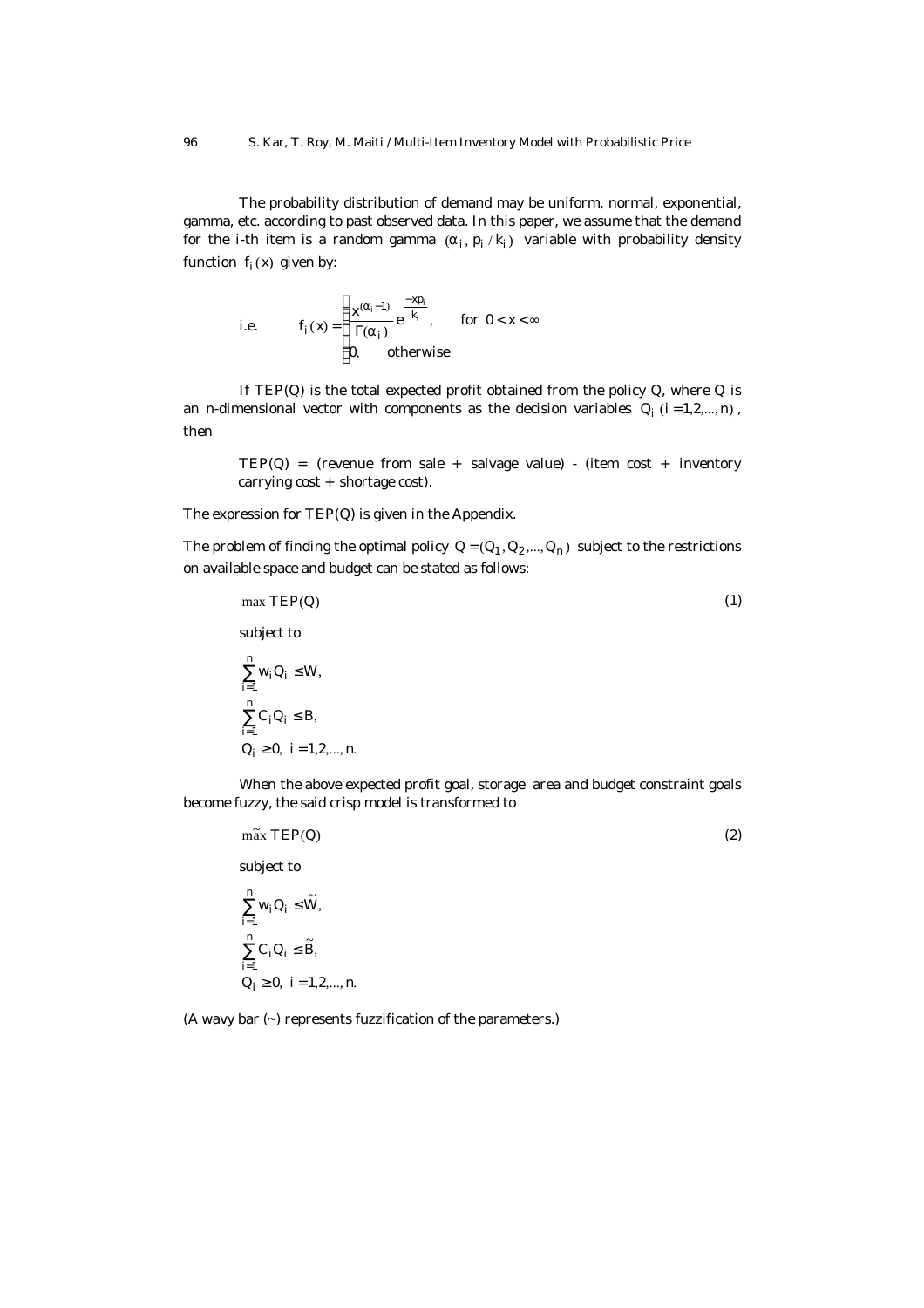## 3. MATHEMATICAL ANALYSIS

#### **Fuzzy non-linear programming (FNLP)**

Let us consider a fuzzy non-linear programming problem

$$
\max g_0(x)
$$
\nsubject to

\n
$$
g_i(x) \le b_i, \quad (i = 1, 2, 3, \dots, n).
$$

In fuzzy set theory objective and fuzzy resources are represented by membership functions, which may be linear or non-linear. Here  $m_0$  and  $m_1$  (i=1,2,3,...,n) are assumed to be non-decreasing or non-increasing linear membership functions, respectively, such as

$$
\mathbf{m}_{0}(g_{0}(x)) = \begin{cases} 0 & \text{for } g_{0}(x) < b_{0} - P_{0} \\ 1 - \frac{b_{0} - g_{0}(x)}{P_{0}(x)} & \text{for } b_{0} - P_{0} \le g_{0}(x) \le b_{0} \\ 1 & \text{for } g_{0}(x) > b_{0} \end{cases}
$$

$$
\mathbf{m}_{i}(g_{i}(x)) = \begin{cases} 1 & \text{for } g_{i}(x) < b_{i} \\ 1 - \frac{g_{i}(x) - b_{i}}{P_{i}} & \text{for } b_{i} \le g_{i}(x) \le b_{i} + P_{i} \\ 0 & \text{for } g_{i}(x) > b_{i} + P_{i} \end{cases}
$$

In this formulation, the fuzzy objective goal is  $b_0$  and its tolerance is  $P_0$  and for the fuzzy constraints, the goals are  $\rm\,b_i$  's and their corresponding tolerances are  $\rm\,P_i$  's  $(i = 1, 2, 3, \ldots, n)$ .

To solve the above problem, we use the max-min operator of Bellman and Zadeh (1970) and the approach of Zimmerman (1976).

The membership function of the decision set,  $m_D(x)$ , is  $m_D(x) = \min\{m_D(x), m_I(x), m_2(x),..., m_n(x)\}\$ for all  $x \in X$ .

The max operator is used here to model the intersection of the fuzzy sets of objective and constraints. Since the decision maker wants to have a crisp decision proposal, the maximizing decision will correspond to the value of x,  $x_{max}$  (say) that has the highest degree of membership in the decision set.

> $\mathbf{m}_{\mathrm{D}}(\mathsf{x}_{\max}) = \max[\min\{\mathbf{m}_{0}(\mathsf{x}), \mathbf{m}_{1}(\mathsf{x}), \mathbf{m}_{2}(\mathsf{x}),...,\mathbf{m}_{n}(\mathsf{x})\}].$ x 0 ≥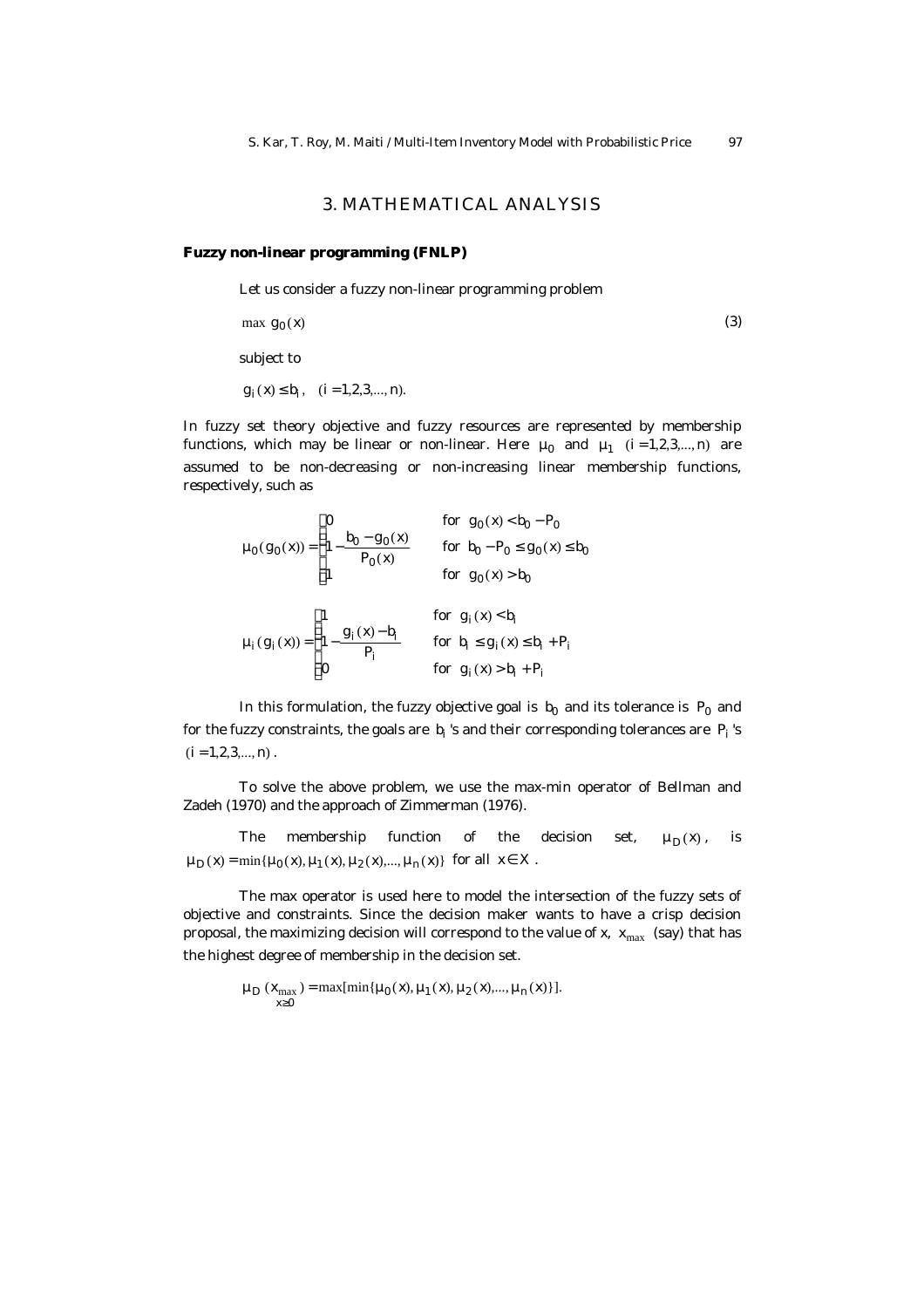It is equivalent to solving the following crisp non-linear programming problem:

$$
\max \mathbf{a} \tag{4}
$$

subject to

 $x \ge 0$ ,  $a \in [0, 1]$  $m_i(x) \ge a, \quad (i = 1, 2, 3, ..., n).$  $m_0(x) \ge a$ ,

## 4. SOLUTION OF THE PROPOSED INVENTORY MODEL

By the FNLP method, the proposed inventory model depicted by eq. (2),

$$
\begin{aligned}\n&\text{max} \ \text{TEP}(Q) = \sum_{i=1}^{n} \{ p_i [V_1(Q_i) + Q_i V_2(Q_i)] + s_i V_3(Q_i) - C_i Q_i - h_i [Q_i / 2 + \\ &+ 0.5 V_3(Q_i)] - p_i V_4(Q_i) \}\n\end{aligned} \tag{5}
$$

subject to

$$
\sum_{i=1}^{n} w_i Q_i \le \widetilde{W},
$$
  

$$
\sum_{i=1}^{n} C_i Q_i \le \widetilde{B},
$$
  

$$
Q_i \ge 0, i = 1, 2, ..., n.
$$

reduced to

$$
\max \mathbf{a} \tag{6}
$$

subject to

$$
\begin{aligned} &\sum_{i=1}^n \{ \, p_i[V_1(Q_i)+Q_iV_2(Q_i)]+s_iV_3(Q_i)-C_1Q_i-h_i[Q_i\ /\ 2+0.5V_3(Q_i)]-&\pmb{p}_iV_4(Q_i) \}\geq\\ &\geq C_0-(1-a)P_{TEP},\\ &\sum_{i=1}^n w_iQ_i\leq W+(1-\alpha)P_W\,,\\ &\sum_{i=1}^n C_iQ_i\leq B+(1-\alpha)P_B\,,\\ &Q_i\geq 0,\ \ i=1,2,...,n\\ &0<\alpha<1. \end{aligned}
$$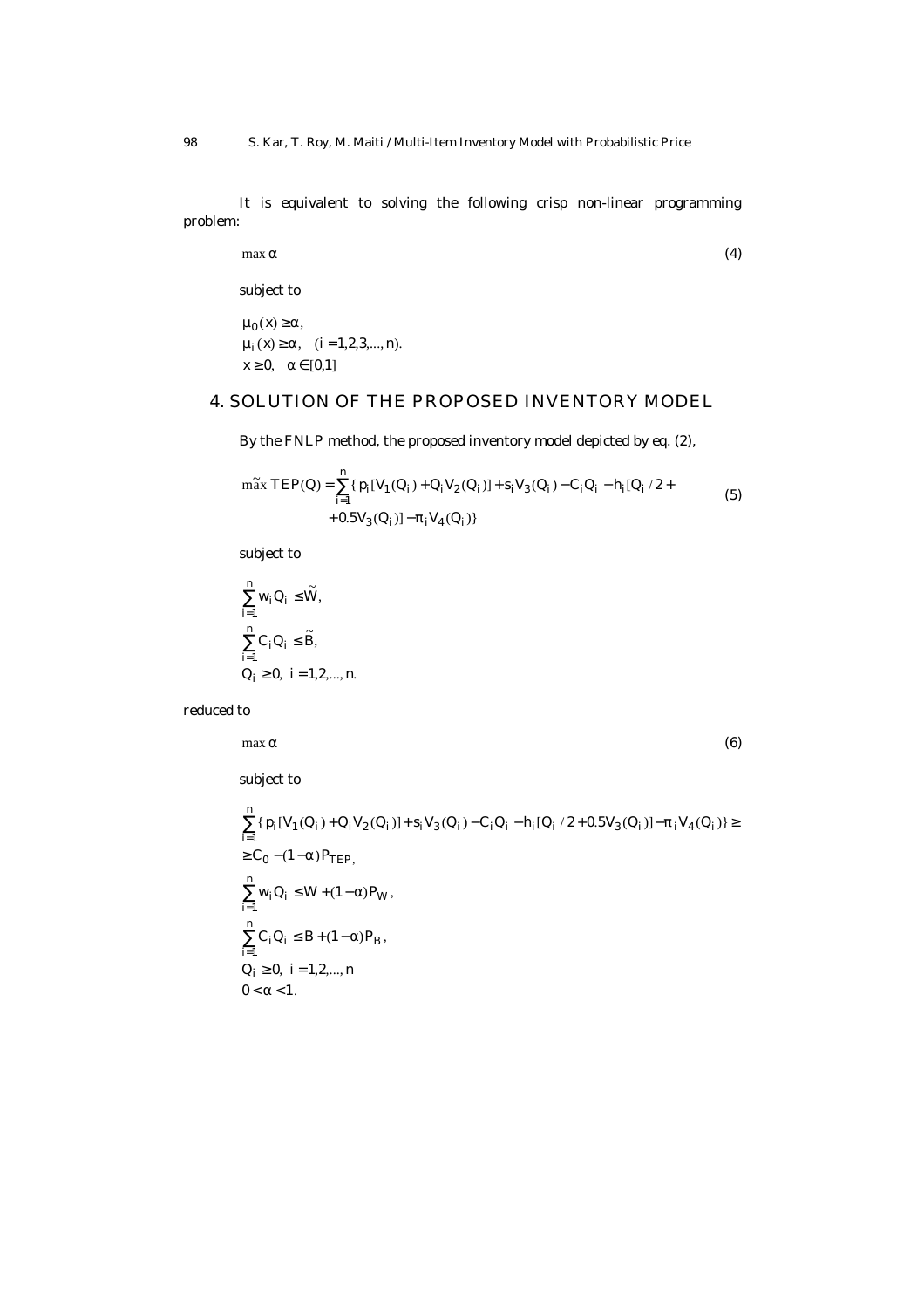Here the profit goal is  $C_0$  with tolerance  $P_{\mathsf{TEP}}$  , the space constraint goal is W with tolerance  $P_W$  and the budget constraint goal is B with tolerance  $P_B$ . Now, the non-linear programming problem is solved by a computer program based on the gradient method algorithm.

### 5. NUMERICAL EXAMPLE

To illustrate the model (2), we assume the following numerical values of the inventory parameters as in Table 1.

#### **Table 1.**

| Items                                                                                                             | $C_{1i}$<br>(3) | $C_{2i}$<br>$($ \$) | $S_i$<br>$($ \$) | $h_i$<br>$($ \$) | $\boldsymbol{p}_i$<br>(3) | $K_i$ | $a_i$          | W <sub>i</sub><br>sq.ft. | $q_i$ |
|-------------------------------------------------------------------------------------------------------------------|-----------------|---------------------|------------------|------------------|---------------------------|-------|----------------|--------------------------|-------|
|                                                                                                                   | 15              | 0.01                | 12               | $\overline{2}$   | 10                        | 100   | $\overline{1}$ | $\mathcal{P}$            | 1.6   |
| 2                                                                                                                 | 20              | 0.02                | 13               | 2.5              | 12                        | 120   | $\overline{2}$ | 3                        | 1.5   |
| 3                                                                                                                 | 18              | 0.01                | 11               | $\overline{2}$   | 10                        | 110   | $\overline{3}$ | 4                        | 1.6   |
| W = 55 sq.ft., B = 325(\$), C <sub>0</sub> = 165, P <sub>TEP</sub> = 30, P <sub>W</sub> = 15, P <sub>B</sub> = 50 |                 |                     |                  |                  |                           |       |                |                          |       |

So, solving the problem by FNLP, optimal results are shown in Table 2.

**Table 2:** Optimal values of the proposed model

| model       |       | Q <sub>2</sub> | $Q_{2}$ | TEP<br>(\$) | a     | W<br>sq.ft. | В<br>(3) |
|-------------|-------|----------------|---------|-------------|-------|-------------|----------|
| Crisp model | 4.734 | 7.823          | 5.516   | 149.107     |       | 55          | 325      |
| Fuzzy model | 5.152 | 8.335          | 5.780   | 152.164     | 0.572 | 58.509      | 346.393  |

Here, the fuzzy model gives better result than the crisp one.

### 6. SENSITIVITY ANALYSIS

Here we study the effective tolerances in the proposed model with earlier numerical values and construct the following four tables.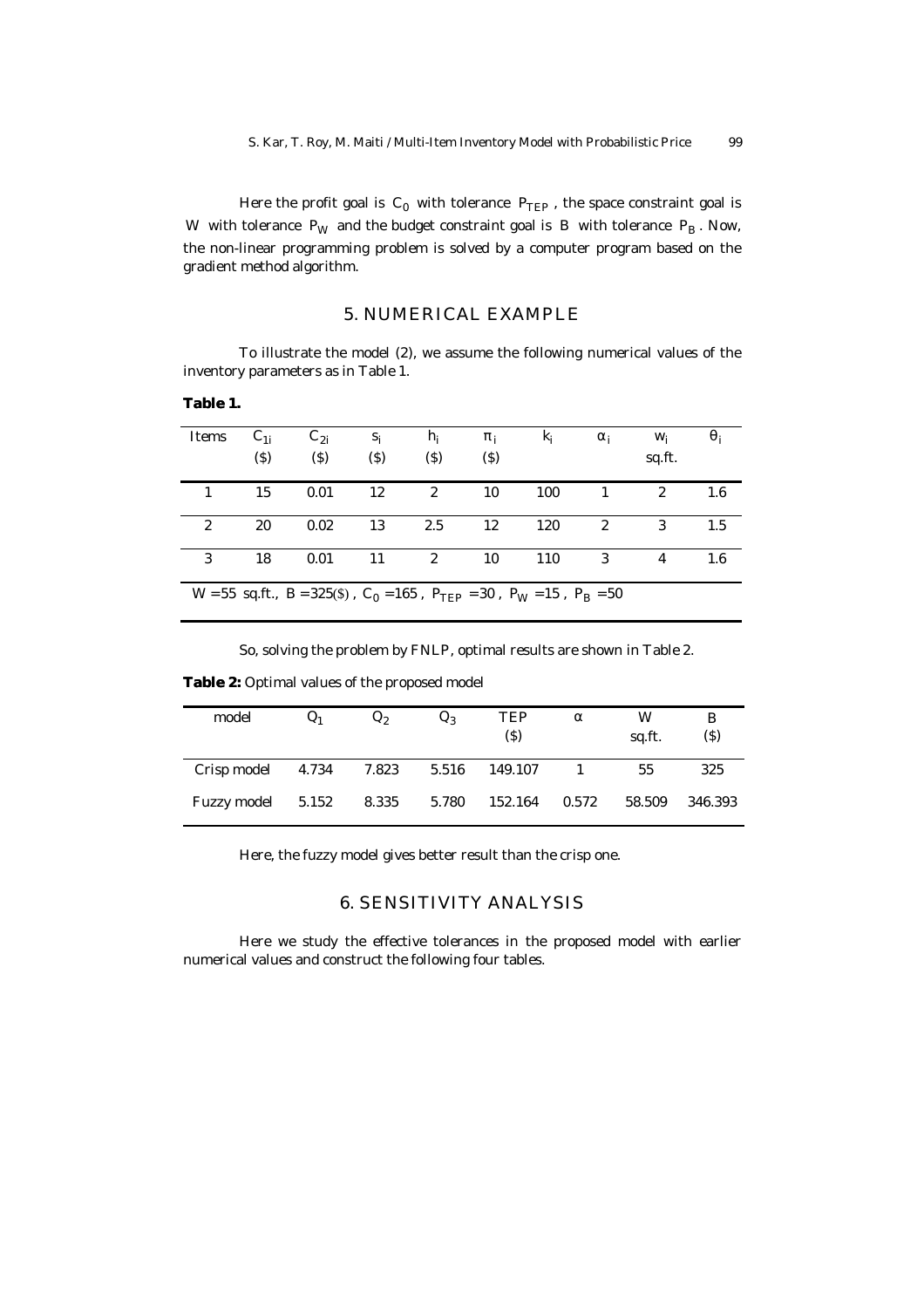| $P_{\text{TEP}}$ | a      | $TEP(\$)$ | O <sub>1</sub> | $Q_2$ | $Q_3$ | $W$ (sq.ft.) | B()    |
|------------------|--------|-----------|----------------|-------|-------|--------------|--------|
| 15               | 0.2494 | 153.741   | 5.52           | 8.73  | 5.96  | 61.08        | 362.53 |
| 20               | 0.4032 | 153.061   | 5.34           | 8.54  | 5.89  | 59.86        | 354.84 |
| 30               | 0.5720 | 152.164   | 5.15           | 8.34  | 5.78  | 58.51        | 346.39 |
| 50               | 0.7242 | 151.210   | 4.92           | 8.15  | 5.72  | 57.29        | 338.79 |
| 70               | 0.7960 | 150.710   | 4.90           | 8.06  | 5.68  | 56.72        | 335.20 |
| 100              | 0.8531 | 150.291   | 4.84           | 7.99  | 5.66  | 56.27        | 332.35 |
| 120              | 0.8762 | 150.121   | 4.81           | 7.96  | 5.64  | 56.08        | 331.20 |
| 150              | 0.8996 | 149.991   | 4.79           | 7.93  | 5.63  | 55.89        | 330.02 |
| 165              | 0.9018 | 149.872   | 4.78           | 7.92  | 5.63  | 55.82        | 329.58 |
| 170              | 0.9109 | 149.851   | 4.78           | 7.92  | 5.63  | 55.82        | 329.46 |

**Table 3:** Effect of variations in P<sub>TEP</sub>

In Table 3 we see that for higher tolerances of P<sub>0</sub>, the value of a does not achieve 1 though it is very near to 1 as expected. For higher acceptable variations of P<sub>TEP</sub>, the optimal total expected profit is very nearer to thr profit goal. Here,  $Q_i^*$  (i = 1,2,3) becomes invariant for large values of  $P_{\text{TEP}}$ .

| $P_W$ | a      | <b>TEP</b> | $Q_1$ | $Q_2$ | $Q_3$ | W     | B      |
|-------|--------|------------|-------|-------|-------|-------|--------|
| 1     | 0.4912 | 149.742    | 5.01  | 7.99  | 5.38  | 55.51 | 329.97 |
| 4     | 0.5330 | 150.99     | 5.17  | 8.19  | 5.49  | 56.87 | 338.23 |
| 8     | 0.5719 | 152.160    | 5.20  | 8.26  | 5.74  | 58.42 | 346.41 |
| 10    | 0.5720 | 152.164    | 5.15  | 8.34  | 5.78  | 58.51 | 346.39 |
| 12    | 0.5721 | 152.164    | 5.15  | 8.33  | 5.80  | 58.51 | 346.39 |
| 30    | 0.5721 | 152.164    | 5.15  | 8.33  | 5.80  | 58.51 | 346.39 |
| 50    | 0.5721 | 152.164    | 5.15  | 8.33  | 5.80  | 58.51 | 346.39 |

**Table 4:** Effect of variations in P<sub>W</sub>

In Table 4, as  $P_W$  decreases below 10, the total expected profit decreases and the total expected profit becomes invariant for large values of  $P_W$ .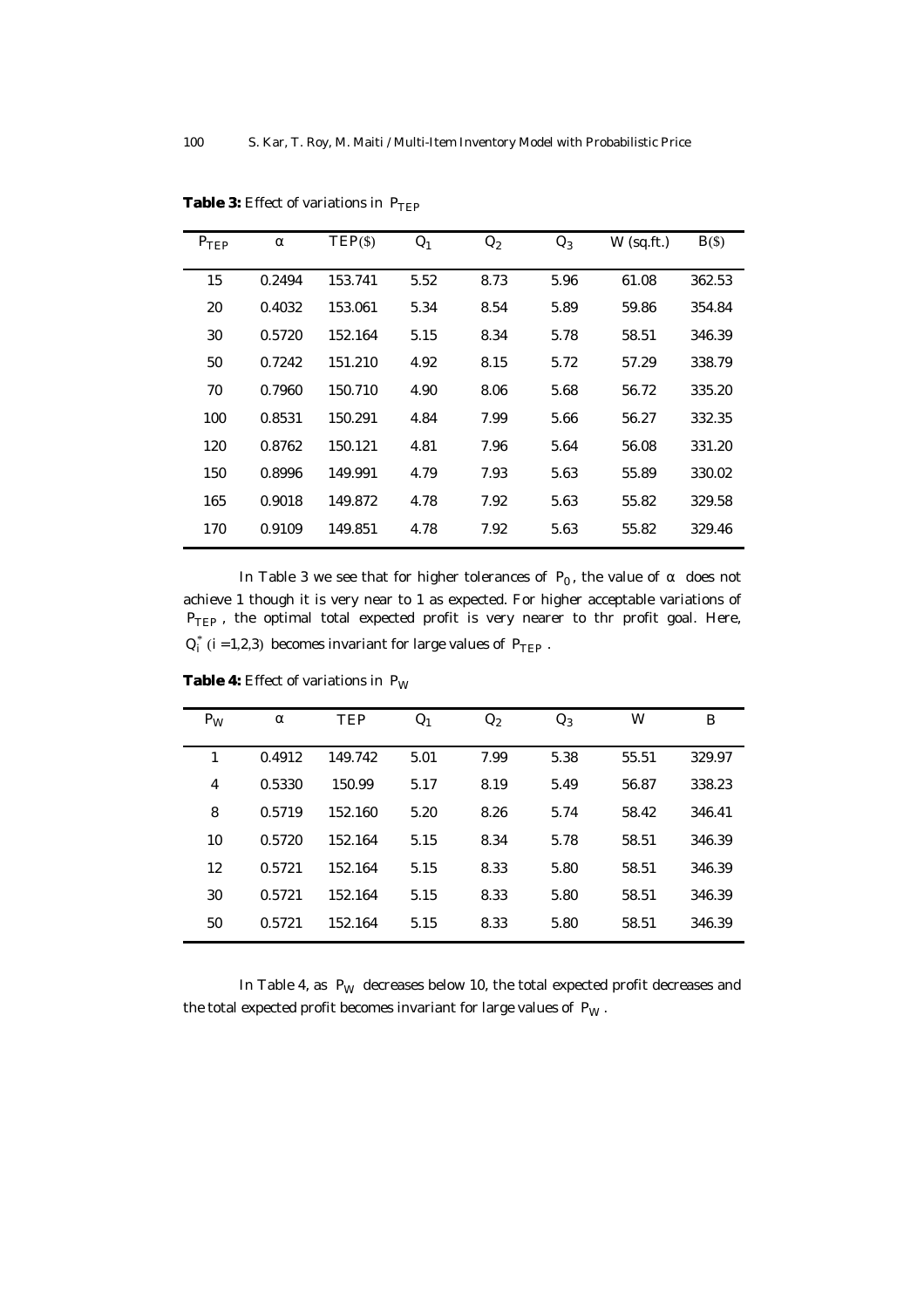| $P_{B}$ | a      | $TEP(\$)$ | Q <sub>1</sub> | $Q_2$ | $Q_3$ | $W$ (sq.ft.) | B()    |
|---------|--------|-----------|----------------|-------|-------|--------------|--------|
| 10      | 0.4951 | 149.742   | 4.79           | 7.93  | 5.63  | 55.90        | 330.02 |
| 30      | 0.5403 | 150.991   | 4.98           | 8.15  | 5.72  | 57.29        | 338.79 |
| 50      | 0.5720 | 152.160   | 5.15           | 8.34  | 5.78  | 58.51        | 346.39 |
| 70      | 0.5892 | 152.164   | 5.15           | 8.51  | 5.67  | 59.11        | 351.86 |
| 100     | 0.5892 | 152.164   | 5.15           | 8.51  | 5.67  | 59.11        | 351.86 |
| 1000    | 0.5892 | 152.164   | 5.15           | 8.51  | 5.67  | 59.11        | 351.86 |

**Table 5:** Effect of variations in P<sub>B</sub>

In Table 5, as  $P_B$  decreases below 50, the total expected profit decreases but when  $P_B \ge 70$  total expected profit remains invariant.

### 7. DISCUSSION

In a realistic inventory system, some inventory parameters are crisp, some probabilistic, and others imprecise. Here, we have for the first time formulated a reallife stochastic inventory model for multi-items in a fuzzy environment by the FNLP technique. Till now, nobody has solved an inventory problem in a mixed environment. Some sensitivity analysis on the tolerance limits along with a numerical example have been presented. For further research, this method can be extended to multi-objective inventory problems in mixed environments.

## REFERENCES

- [1] Naddor, E., Inventory Systems, John Wiley, New York, 1966.
- [2] Silver, E.A., and Peterson, R., Decision System for Inventory Management and Research, John Wiley, New York, 1985.
- [3] Churchman, C.W., Ackoff, R.L., and Arnoff, F.L., Introduction to Operations Research, John Wiley, New York, 1957.
- [4] Hadley, G., and Whitin, T.M., Analysis of Inventory Systems, Prentice Hall, Ingleword Cliffs, N J, 1963.
- [5] Ben-Daya, M., and Raouf, A., "On the constrained multi-item single-period inventory problem", Int. J. Prod. Mgmt., 13 (1993) 104-112.
- [6] Bellman, R.E., and Zadeh, L.A., "Decision-making in a fuzzy environment", Management Sci., 17 (4) (1970), 141-164.
- [7] Tanaka, H., Okuda, T., and Asai, K., "On fuzzy mathematical programming", J. Cybernetics, 3 (4) (1974) 37-46.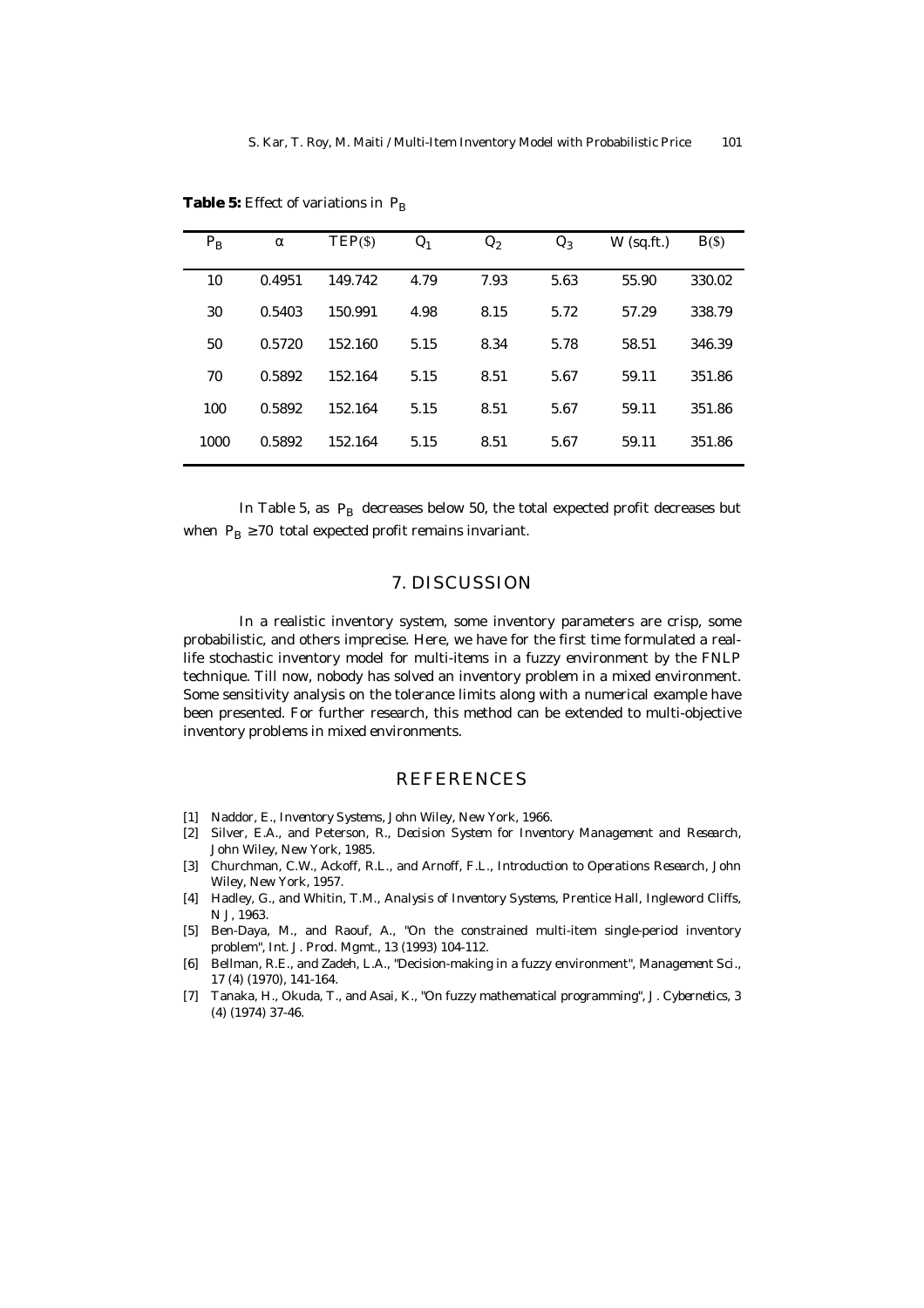#### 102 S. Kar, T. Roy, M. Maiti / Multi-Item Inventory Model with Probabilistic Price

- [8] Zimmermann, H.-J., "Description and optimization of fuzzy systems", Int. J. Gen. Sys., 2 (4) (1976) 209-215.
- [9] Sommer, G., "Fuzzy inventory scheduling", in: G. Lasker (ed.), Applied Systems and Cybernetics, VI, Academic Press, New York, 1981.
- [10] Kacprzyk, J., and Staniewski, P., "Long term inventory policy-making through fuzzy decision making models", Fuzzy Sets and Systems, 8 (1982) 117-132.
- [11] Park, K.S., "Fuzzy set theoretic interpretation of economic order quantity", IEEE Transaction on Systems, Man. and Cybernetics, 17(16) (1987) 1082-1084.
- [12] Lai, Y.J., and Hwang, C.L., Fuzzy Mathematical Programming: Methods and Applications, Springer-Velag, Heidelberg, 1992.
- [13] Lai, Y.J., and Hwang, C.L., Fuzzy Multiple Objective Decision Making, Springer-Verlag, Heidelberg, 1994.
- [14] Roy, T.K., and Maiti, M., *"*A fuzzy inventory model with constraints", Opsearch, 32 (4) (1995) 287-298.
- [15] Roy, T.K. and Maiti, M., "A fuzzy EOQ model with demand-dependent unit cost under limited storage capacity", European Journal of Operational Research, 99 (1997) 425-432.

## APPENDIX

Expression for expected profit

Recall that:

$$
\begin{split} &\mathsf{TEP}(Q_1, Q_2, ..., Q_n) = \sum_{i=1}^n \{p_i \int_0^{Q_i} x f_i(x) dx + p_i Q_i \int_{Q_i}^{\infty} f_i(x) dx + s_i \int_0^{Q_i} (Q_i - x) f_i(x) dx - \\ &- C_i Q_i - h_i [Q_i / 2 + 0.5 \int_0^{Q_i} (Q_i - x) f_i(x) dx] - \pi_i \int_{Q_i}^{\infty} (x - Q_i) f_i(x) dx \} = \\ &= \sum_{i=1}^n \{p_i [V_1(Q_i) + Q_i V_2(Q_i)] + s_i V_3(Q_i) - C_i Q_i - h_i [Q_i / 2 + 0.5 V_3(Q_i)] - \pi_i V_4(Q_i)\} \end{split}
$$

where

$$
V_{1}(Q_{i}) = \int_{0}^{Q_{i}} xf_{i}(x)dx =
$$
\n
$$
= \frac{1}{\Gamma(a_{i})} \int_{0}^{Q_{i}} x^{a_{i}} e^{-\frac{p_{i}}{k_{i}}} (\frac{p_{i}}{k_{i}})^{a_{i}} dx =
$$
\n
$$
= \frac{1}{\Gamma(a_{i})} (\frac{p_{i}}{k_{i}})^{a_{i}} [-\{\frac{k_{i}}{p_{i}}Q_{i}^{a_{i}} + (\frac{k_{i}}{p_{i}})^{2}a_{i}Q_{i}^{(a_{i}-1)} + (\frac{k_{i}}{p_{i}})^{3}a_{i}(a_{i}-1)Q_{i}^{(a_{i}-2)} + ... + (\frac{k_{i}}{p_{i}})^{(a_{i}+1)}(a_{i})! \}e^{-\frac{p_{i}Q_{i}}{k_{i}}} + (\frac{k_{i}}{p_{i}})^{(a_{i}+1)}(a_{i})!]
$$